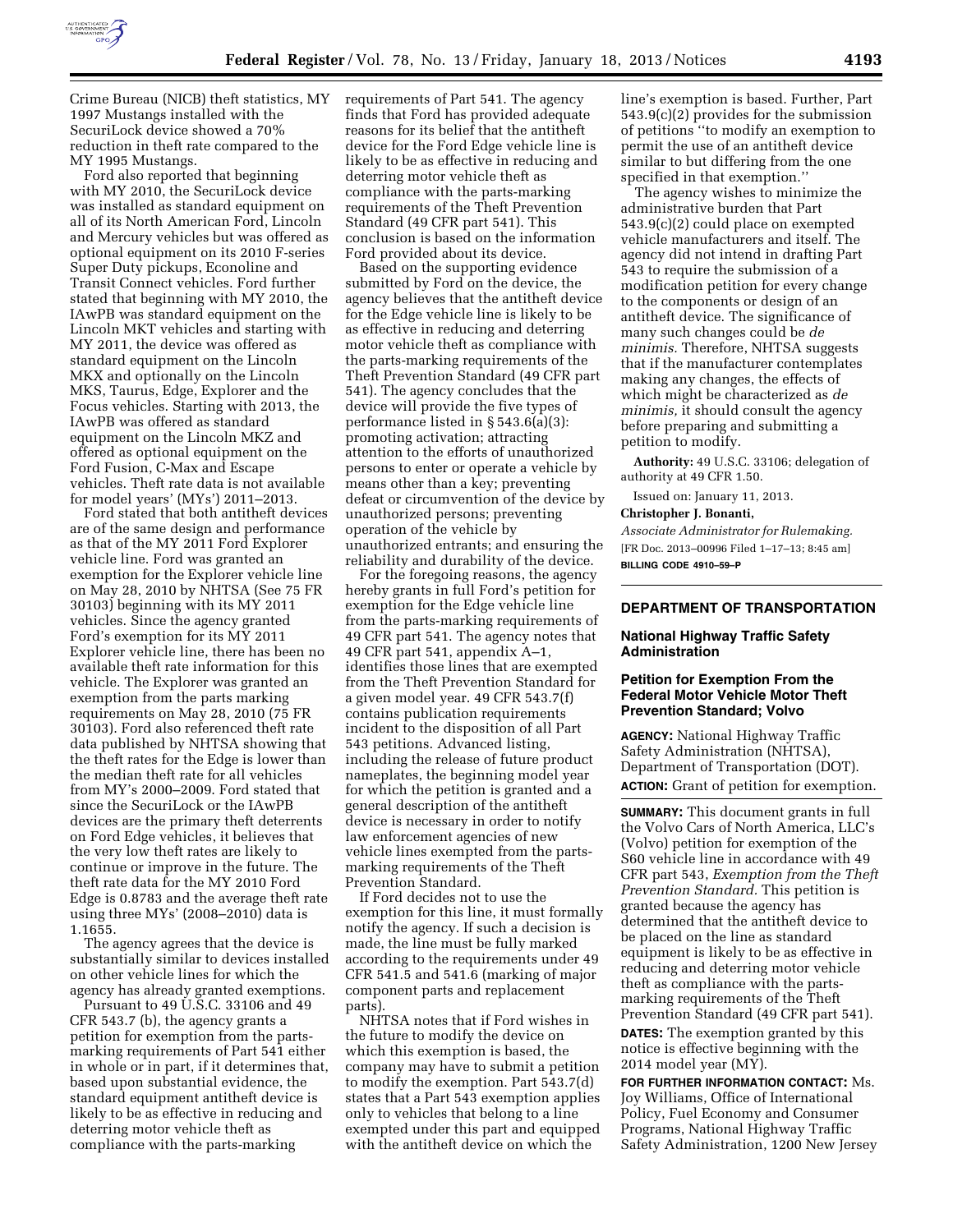Avenue SE., West Building, Room W43– 455, Washington, DC 20590. Ms. Williams's telephone number is (202) 366–0846. Her fax number is (202) 493– 2990.

**SUPPLEMENTARY INFORMATION:** In a petition dated October 16, 2012, Volvo requested an exemption from the partsmarking requirements of the Theft Prevention Standard (49 CFR part 541) for the S60 vehicle line beginning with MY 2014. The petition requested exemption from parts-marking pursuant to 49 CFR part 543, *Exemption from Vehicle Theft Prevention Standard,*  based on the installation of an antitheft device as standard equipment for the entire vehicle line.

Under § 543.5(a), a manufacturer may petition NHTSA to grant an exemption for one vehicle line per model year. In its petition, Volvo provided a detailed description and diagram of the identity, design, and location of the components of the antitheft device for its S60 vehicle line. Volvo stated that beginning with MY 2014, all S60 vehicles will be equipped with a passive antitheft device as standard equipment. Volvo further stated that the antitheft device proposed for installation on the MY 2014 Volvo S60 vehicles will consist of three (3) systems: an alarm, a central locking system and an immobilizer. Key components of the antitheft device consist of a Driver Information Module, Immobilizer Antenna Unit (IAU), Brake Control Module, Transmission Control Module, Engine Control Module, Central Electronic Module (CEM), Phone Module (not available in the US), and the Keyless Vehicle Module. Volvo stated that currently, the Volvo S60 vehicle line is comprised of the S60 T5, T5 AWD, T6 SWD and T6 R models, which are all built on the same chassis/ platform.

Volvo stated that the antitheft device for the S60 vehicle line will incorporate a central locking system that will allow either remote control key (physical key) or keyless remote vehicle entry. In both versions of the central locking system, when the vehicle is locked, the alarm is armed, the immobilizer unit is activated and electronic monitoring for unauthorized entry becomes active. Volvo stated that the physical key in the driver's door lock will not set the alarm, but will activate the immobilizer. Volvo further stated that when an unlock command is received, the alarm will be de-activated and the immobilizer will remain active until the programmed remote control key is inserted into the ignition switch, or a keyless remote key and the unlock sensor in the external door handle is recognized. Volvo's

submission is considered a complete petition as required by 49 CFR 543.7, in that it meets the general requirements contained in § 543.5 and the specific content requirements of § 543.6.

On the remote control key system, the remote control key must be inserted into the ignition in order to start the vehicle. When the start button is depressed, the CEM transmits a command to the IAU for a remote control key identity check. The IAU activates the built in antenna and reads off the identity code from the remote control key transponder. The code is then transmitted to the CEM and compared to the pre-programmed codes. If the transponder codes match, the vehicle can be started.

On the keyless system, the vehicle will attempt to identify a passive remote control key. If the remote control key cannot be found, the CEM will send a request to the IAU to scan for a transponder. If an approved transponder is not identified, the CEM will not send an approved key signal to the IAU and the vehicle will be unable to start

Volvo stated that an alarm system will be installed on the MY 2014 Volvo S60 vehicle line to prevent unwanted access to or manipulation of the vehicle in any way. The alarm will sound and the turn indicators will flash when an unauthorized attempt is made to open the side doors, trunk lid/tailgate or hood. Volvo also stated that the alarm is activated when any attempt is made to start the vehicle without a valid key that is fully integrated into the vehicle's electric system.

After a normal delay time (pre-arm phase), the vehicle is armed when the doors are closed and the vehicle is locked. On the passive key system (keyless vehicles), the device is armed by pushing a button in the outer door handle. In the remote control key-lock system, the device is armed by pressing the lock button on the remote control key. Disarming the remote control key systems occurs when the operator presses the unlock button on the remote control key or inserts a valid remote control key into the ignition lock. On the passive key system (keyless vehicles), Volvo states that the vehicle can be disarmed when a valid key is recognized and the outer door handle is pulled. The vehicle is also disarmed when any door, hood or trunk lid/ tailgate is opened during the device's pre-arming time.

Volvo believes that the antitheft device that is standard on the MY 2014 S60 vehicle line is effective in reducing and deterring motor vehicle theft. Volvo stated that the premise for this belief originates from the theft data released by the NHTSA for model years (MYs)

2007–2010 vehicles and the Highway Loss Data Institute's (HLDI's) MYs 2007–2009 *Insurance Theft Losses for Passenger Vehicles* as produced in the Insurance Institute for Highway Safety's August 3, 2010 *Status Report*  publication.

Volvo stated that it introduced the immobilizer as standard equipment beginning with its MY 1999 vehicle and that the MY 2007 Volvo S80 vehicle line has had the same antitheft device as proposed for the MY 2014 S60 vehicles since its introduction. Theft data for the MYs 2007–2010 Volvo S80 were 0.9255, 0.4373, 0.6749 and 0.3407 respectively. In addition, Volvo's submission provided an illustration of the industry average for thefts for MYs 2007 through 2012 vehicles. According to Volvo, the industry average for MYs 2007–2012 are 1.86, 1.69, 1.33 and 1.17 respectively, ranking the Volvo S80 well below the industry average for thefts.

In addressing the specific content requirements of 543.6, Volvo provided information on the reliability and durability of its device. To ensure reliability and durability of the device, Volvo conducted tests based on its own specified standards and believes that the device is reliable and durable since the device complied with its specified requirements for each test. Volvo stated that its testing requirements refer to both the Swedish Standard Institute ISO 16750 and Electromagnetic Compatibility (EMC) tests and that all components that are included in the functionality of the alarm are also tested for reliability and durability. As additional security measures, Volvo stated that its spare or replacement remote control keys can only be obtained through authorized Volvo retailers and each key has a unique identification defined by Volvo. Volvo also stated that to reduce or eliminate the marketability of stolen electronic components within its vehicles, certain electronic modules are made vehiclespecific and are programmed with certain codes that enable its use within the system of the corresponding vehicle. Consequently, the engine will not start if these numbers do not correspond.

Based on the supporting evidence submitted by Volvo, the agency believes that the antitheft device for the Volvo S60 vehicle line is likely to be as effective in reducing and deterring motor vehicle theft as compliance with the parts-marking requirements of the Theft Prevention Standard (49 CFR part 541). The agency concludes that the device will provide the five types of performance listed in § 543.6(a)(3): attract attention to the efforts of an authorized person to enter or move a